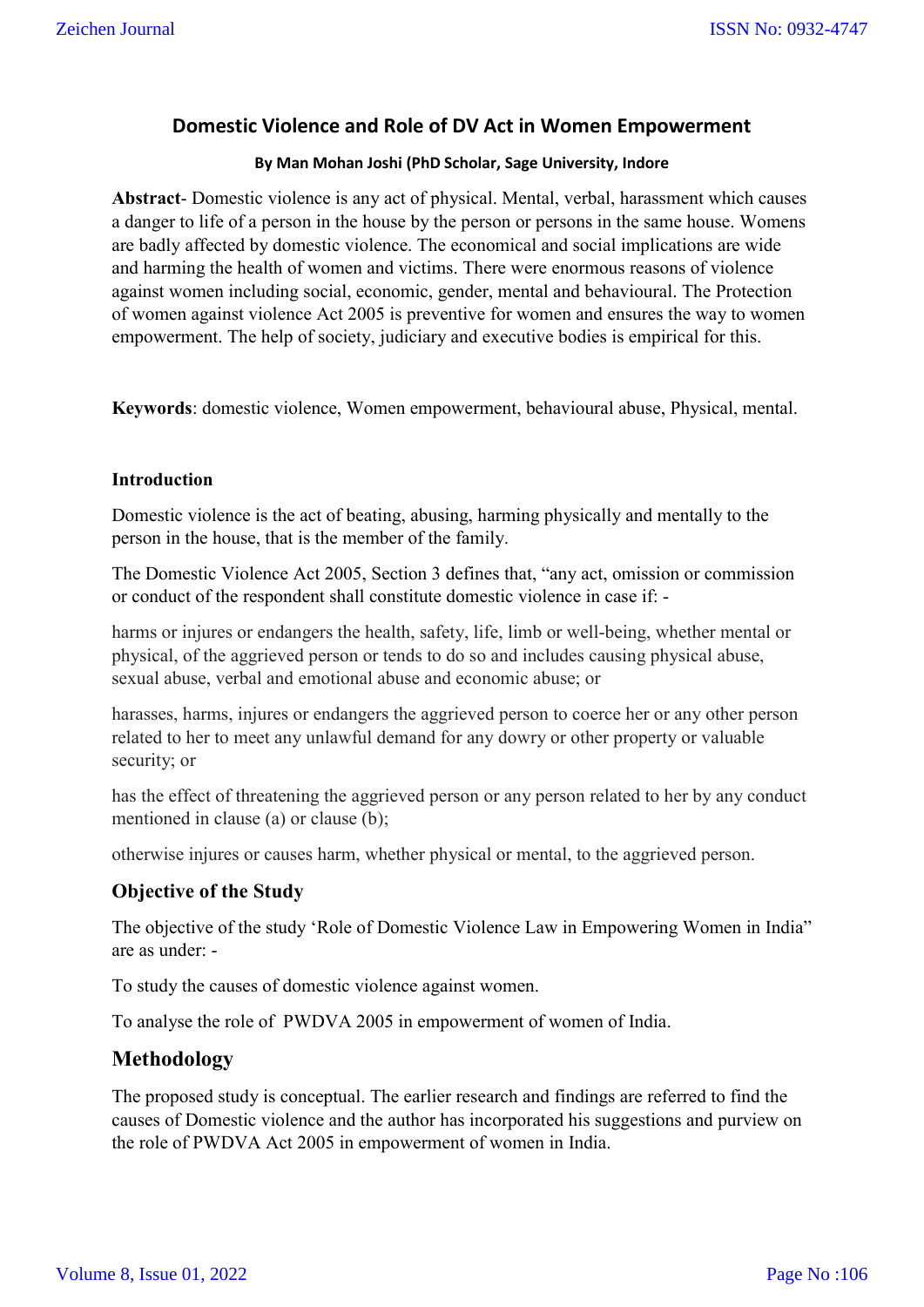# **Literature Review**

The brief literature review has covered the aspects of women empowerment in India against the existence of domestic violence against women in India and role of Protection of Women Domestic Violence Act 2005. Various research Papers, Articles, Thesis, Reports from World Bank, NBER, Five year Plan, and the PWDV Act 2005 with the other legislative notification are scrutinized.

The brief of the review is classified under three broad categories.

### **Women Empowerment**

In the working paper of NBER Duflo (2011) said that economic development and women's empowerment are correlated, both would be manifested in improving the ability of women to access the constituents of development viz. health, education, earning opportunities, rights, and political participation.

World Bank report (2014) concludes the words of a woman for women empowerment that 'free space to decide for herself with no dependence on others is empowerment. Where the husband asked her advice, they decide together with mutual respect, was the source of pride. Further the report defines empowerment of women was removing constraints and unleashing women's full productive potential that can yield enormous dividends that make whole societies more resilient and more prosperous.

Thus, empowerment of women and prosperity would be reflected through 1. Delays in marriage with greater educational achievement, lower fertility. Lower fertility can increase Life expectancy and that would benefit children health and education. 2. More women would work in office, policy making and that would reflect in the priorities of families and women. 3. Ownership of property would increase social status of women, amplifying their voice, increased bargaining power within the household.

Domestic violence is a behavioural abuse, as WHO report (2013) says that mental disorders are one of the causes of domestic violence.

Women empowerment is essential for development of economy and prosperity of country.

## **Domestic Violence and Causes**

It is difficult to define domestic violence, as it has varied activities and actions against a person in general and women in particular are covered. Khan (2015) asserted that studying domestic violence is a difficult issue as it is unpredictable. And not stable. Kalokhe et. al. (2017) reviewed more than 3843 research articles on domestic violence from India and found the different terms used for domestic violence as 'spouse abuse', 'intimate partner violence', 'sexual violence', 'physical violence', 'gender-based violence', 'wife battering'. 'Domestic abuse'. The researchers are focusing on finding the reasons and or presence of domestic violence but not the legal remedies and efforts of empowerment of women with the law.

Studies reveal that Domestic violence against women is in every part of the world. Yoshikawa et.al (2012) found that there were 40% women experience abuse by their life partner. Visaria (2000) propagated the causes of high domestic violence in India are the deeprooted male patriarchal roles in society. Fernandez (1997) and Gundappa & Rathod (2012)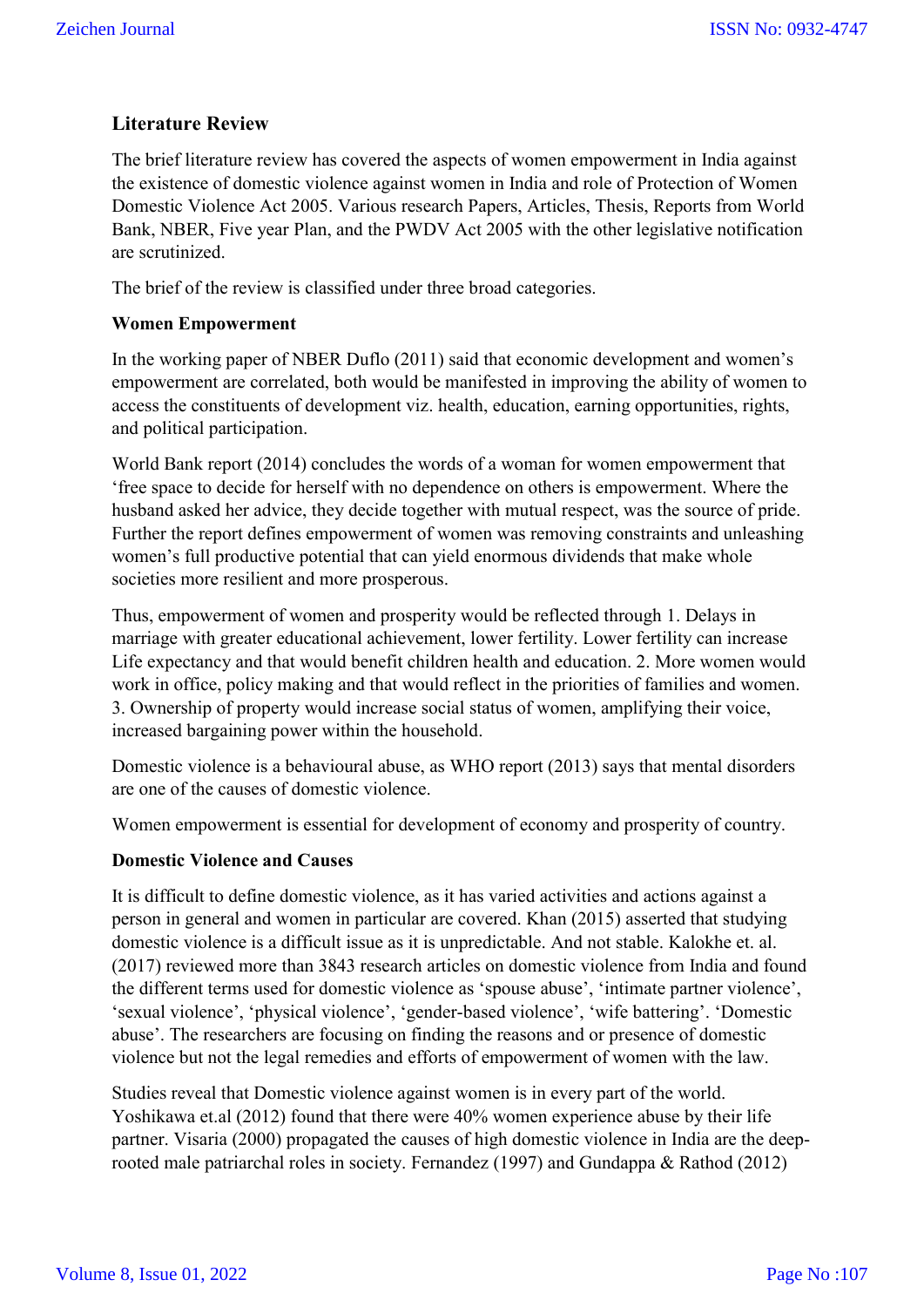found that women are viewed as subordinates in the family due to long standing cultural norms.

The society, legal and political system and government has pronounced on all stages for equal status and empowerment to women.

Mehta (2015) found that domestic violence caused severe health issues in victim women and the cases were silently treated in government hospitals without any legal action in the Domestic violence Act 2005.

Gabriel (2017) found that the males are major perpetrators of domestic violence and the physical, verbal, emotional abuse were same against the women of all religions.

Deshmukh (2015) concluded that there is no protection for women against domestic violence and extra marital affair, polygamy, desire of producing a son are the reasons of violence against women.

Amitha (2019) in her study on 'Impact of Domestic violence on Adolescent children' found that 80% adolescents were exposed to the domestic violence, and she helped to develop a intervention program for children.

Lajvanti (2020) found that the implementation of the Act needed public support and execution machinery. Education could awaken the society against the violence and prevention of the rights of omen.

Gupta (2020) concluded in her study on 'working and effectiveness of law on domestic violence in India', that economic independence of women and education with the positive role of family could curb the domestic violence against women.

Role of Domestic Violence Prevention Act 2005

Shettar (2015) in her study asserted. that despite of many efforts undertaken by government of India, women of India are relatively disempowered and experience lower status then men. She suggests strict implementation of Act to curb the mal practices against empowerment of women.

The domestic violence should be stopped and women's must be given to due respect and opportunity to empower herself as an entrepreneur, Management and Technical expert . so as to serve society in better ways.

#### **References**

Khan, A. R. (2015). Domestic Violence against Women in Bangladesh: A Review of the Literature and the Gaps to fill-in by Future Interventions. Khazar Journal of Humanities and Social Sciences, 18(3), 57–81. http://doi.org/10.5782/2223-2621.2015.18.3.57

World Organisation (WHO), (2013). Global and Regional Estimates on Violence against Women. WHO Library Cataloguing-in-Publication Data, ISBN 978 92 4 156462 5 [accessed Jan 07 2022].

Agnihotri, Rashmi Rani H.R and Malipatil, K.S. (2017). A study on Women Empowerment Schemes in India. *International Journal of Developmental Research, Vol.7(8).14301-14308.*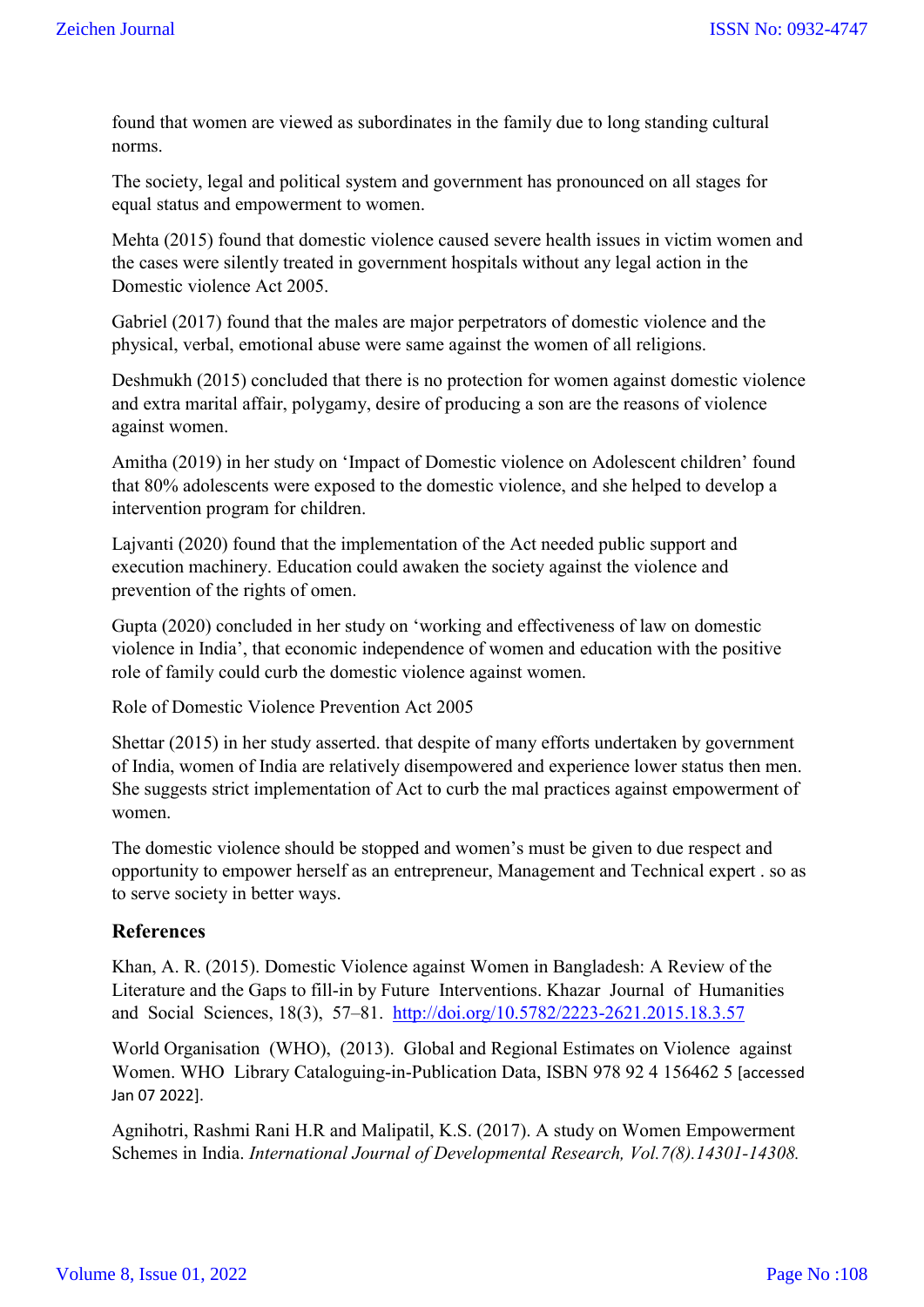Amitha A. (2019). Impact of Domestic Violence on Adolescent Children. Raigiri College of social Sciences. Mahatma Gandhi University, Kottayam. http://hdl.handle.net/10603/245665

Anuja S. (2014). Rights of Women Against Domestic Violence: The Law and emerging challenges. School of Legal studies, Cochin university of Science and Technology. http://hdl.handle.net/10603/21123

Deshmukh J. (2015). The Problem of Domestic Violence in India. Department of Law. Shri Gadge Baba Amravati University. http://hdl.handle.net/10603/35072

Duflo, Esther (2011). Women's Empowerment and Economic Development, NBER Working Paper No. 17702 National Bureau of Economic Research 1050 Massachusetts Avenue Cambridge, MA 02138 December2012. http://www.nber.org/papers/w177022.

Fernandez M. (1997). Domestic violence by Extended Family Members in India: Interplay of Gender and Generation. *Journal of Interpersonal Violence. Vol. 12(3). 433-455.*

Gabriel, Elizabeth (2017). Domestic Violence and Its Effect on Women. School of Gandhian thought and Development studies. Mahatma Gandhi University, Kottayam.. http://hdl.handle.net/10603/165395

Gazette Notification Jammu and Kashmir (2020). Union Territory of Jammu and Kashmir Reorganisation (Adaptation of Central Laws) Third Order. 26 October 2020. https://www.mha.gov.in/whatsnew/gazette-notification-regarding-jammu-and-kashmirreorganisation-adaptation-of-state

Gundappa A., Rathod PB. (2012). Violence Against Women in India: Preventive Measures. *Indian Streams Research Journal. Vol. 2 (4). 1-4.*

Gupta Reena (2020). Working and Effectiveness of Laws on Domestic Violence in India "A Critical Appraisal with Special Reference to the Position in Delhi. University School of Law and Legal Studies. Guru Govind Singh Indraprastha University, New Delhi. http://hdl.handle.net/10603/303553

Kalokhe, Ameeta; Carlos De Rio; Kristin Dunkle; Rob Stephenson; Nicholas Metheny; Anura Paranjape; Seema Sahay (2017). Domestic Violence Against Women in India: A systematic Review of a Decade of Quantitative Studies. *Glob Public Health, Vol. 12 (4). 498- 513.*

Legal Definition of Women (2021) https://legal-dictionary.thefreedictionary.com/Women, Visited the Website on 18 Feb 2021.

Lajwanti (2020). Implementation of Domestic Violence Act 2005 - A Study of Hisar Division. Choudhari Devilal University, Sirsa, Haryana. http://hdl.handle.net/10603/309639

Mehta Bhavna (2015). Domestic Violence and Health Care: A Study of Health Care Systems Response to Domestic Violence women Users and Health Care Providers Perspective. Department of Sociology, Maharaja Sayajirao Unbiversity of Baroda. http://hdl.handle.net/10603/58570

Nayak, Purushottam; Bidisha Mahanta (2009). Women Empowerment in India. *SSRN Electronic Journal, 1-32*.